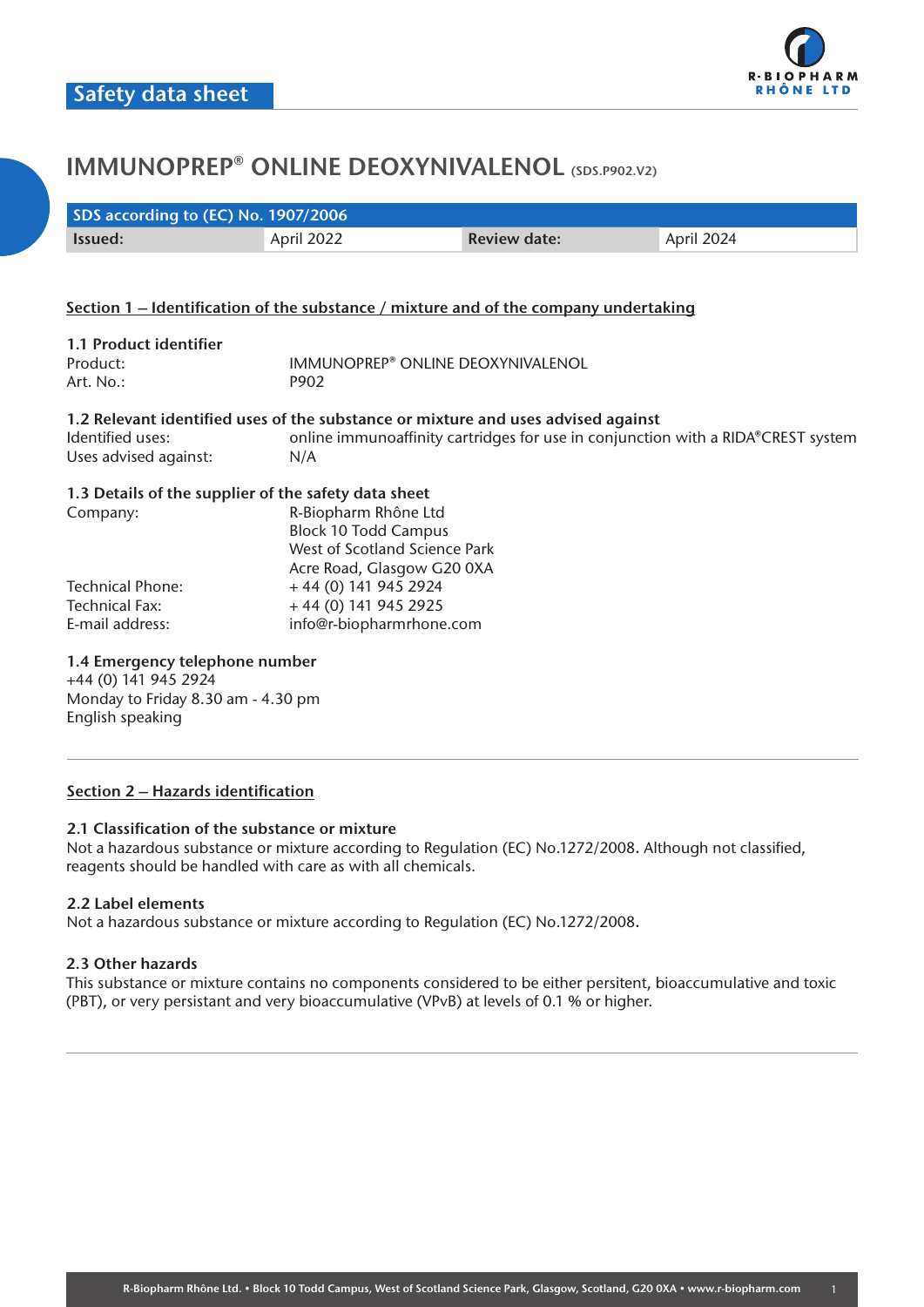

| SDS according to (EC) No. 1907/2006 |            |                     |            |
|-------------------------------------|------------|---------------------|------------|
| Issued:                             | April 2022 | <b>Review date:</b> | April 2024 |

# **Section 3 - Composition / information on ingredients**

#### **3.1 Substances**

Thermoplasticfluropolymer cartridges containing a hydrophillic polymer coated with monoclonal antibodies specific to the toxin of interest, and stored in hydration buffer.

#### **3.2 Mixtures**

All mixtures are not classified according to Regulation (EC) No. 1272/2008, and any potential hazardous components are below the concentration limits required by REACH.

#### **Section 4 - First aid measures**

#### **4.1 Description of first aid measures**

No special measures required In case of ingestion: Never give anything by mouth to an unconcious person. Do not induce vomiting without medical advice. Get medical attention if symptoms occur. If case of inhalation: As a precaution move person into fresh air. In case of skin contact: Wash off with soap and plenty of water. In case of eye contact: As a precaution flush eyes with water.

# **4.2 Most important symptoms and effects, both acute and delayed**

No data available.

#### **4.3 Indication of any immediate medical attention and special treatment needed** No data available.

#### **Section 5 - Fire fighting measures**

#### **5.1 Extinguishing Media**

CO<sub>2</sub> powder or water spray.

**5.2 Special hazards arising from the substance or mixture** No data available.

#### **5.3 Advice for firefighters**

No data available.

### **5.4 Further information**

No data available.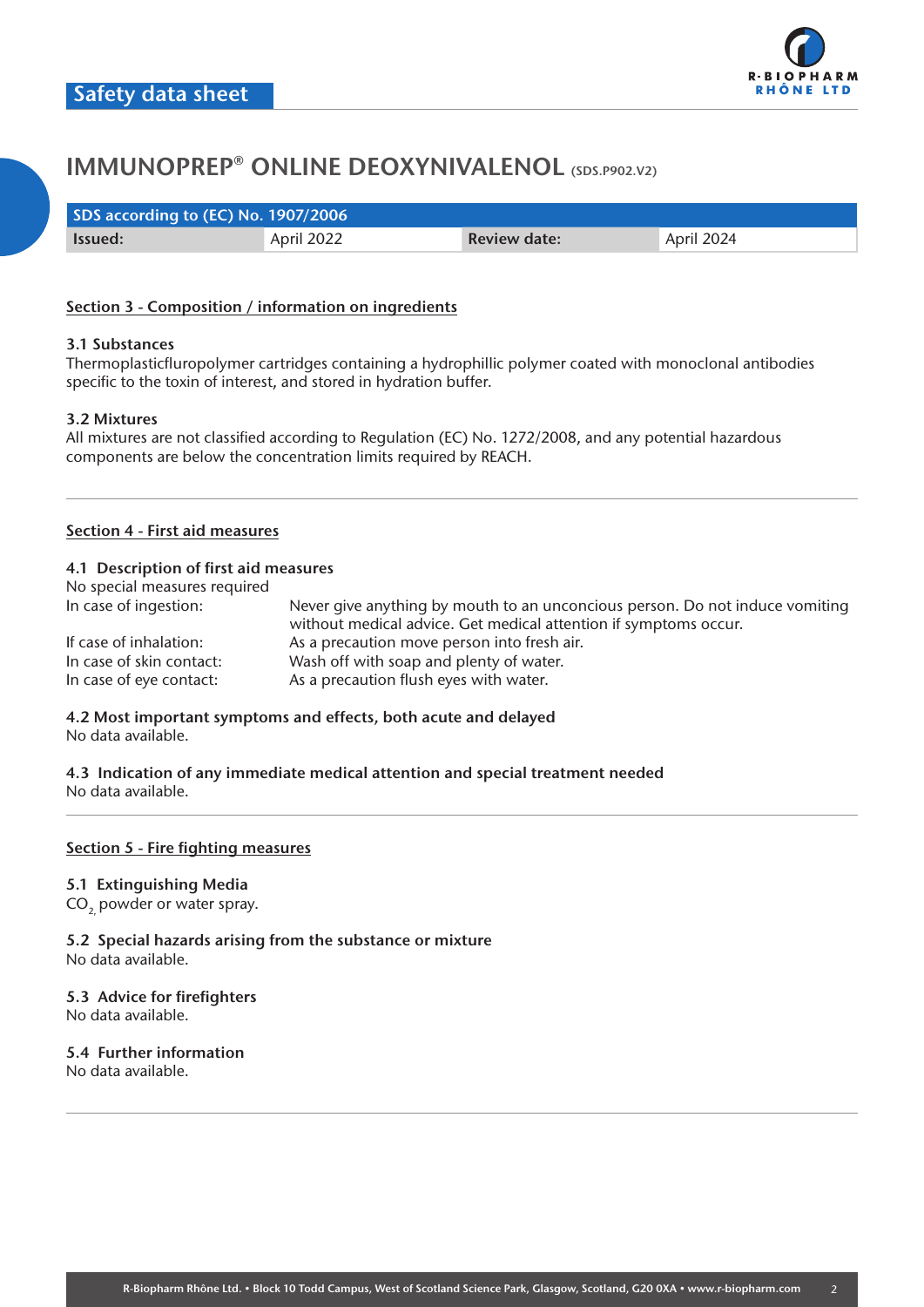

| SDS according to (EC) No. 1907/2006 |            |                     |            |
|-------------------------------------|------------|---------------------|------------|
| lssued:                             | April 2022 | <b>Review date:</b> | April 2024 |

# **Section 6 - Accidental release measures**

### **6.1 Personal precautions, protective equipment and emergency procedures**

Use personal protective equipment, such as a lab coat, gloves and eye protection. Avoid breathing vapours, mist or gas. Ensure adequate ventilation.

#### **6.2 Environmental precautions**

No data available.

# **6.3 Methods and materials for containment and cleaning up**

Pick up and arrange disposal. Keep suitable containers for disposal.

### **6.4 Reference to other sections**

For disposal see section 13.

### **Section 7 - Handling and storage**

#### **7.1 Precautions for safe handling**

Follow the Instructions For Use (IFU) supplied with the kit for precautions to be taken in handling mycotoxins and / or samples with the product.

# **7.2 Conditions for safe storage, including any incompatibilities**

Store cartridges in the hydration buffer at 2 - 8 °C.

#### **7.3. Specific end use(s)**

Apart from the uses mentioned in section 1, no other specific uses are stipulated.

#### **Section 8 - Exposure controls / personal protection**

#### **8.1 Components with workplace control parameters**

This product does not contain any relevant quantities of materials with critical values that have to be monitored at the workplace.

#### **8.2 Exposure controls**

### **Appropriate engineering controls**

Handle in accordance with good industrial hygiene and safety practice. Wash hands before breaks and at the end of the work day.

#### **Personal protective equipment**

Wear suitable disposable gloves, safety goggles and a lab coat.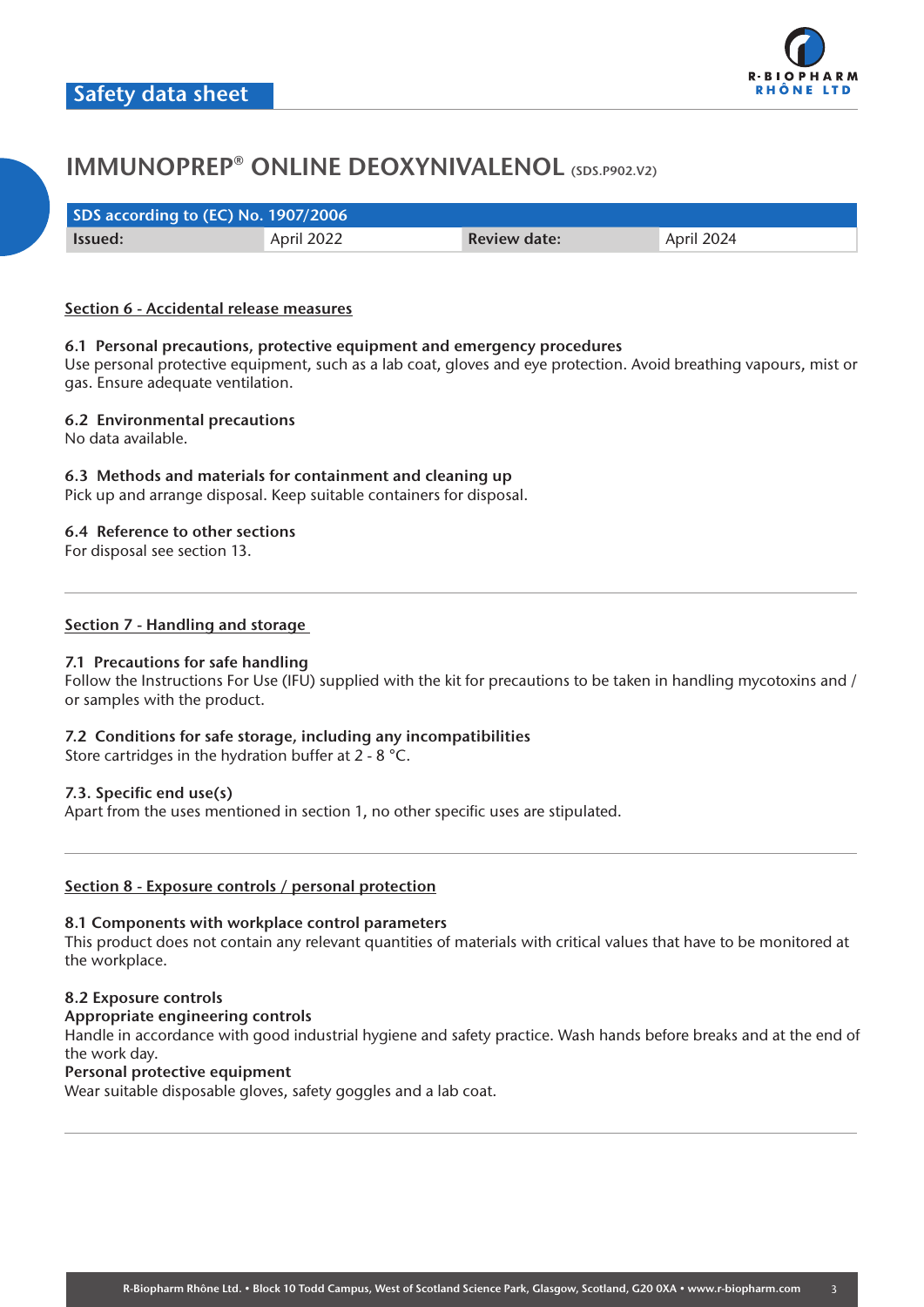

| SDS according to (EC) No. 1907/2006 |            |                     |            |
|-------------------------------------|------------|---------------------|------------|
| lssued:                             | April 2022 | <b>Review date:</b> | April 2024 |

# **Section 9 - Physical and chemical properties**

# **9.1. Information on basic physical and chemical properties**

| a            | Appearance                               | Form: small cartridge containing hydrophillic polymer,<br>colour: off white |
|--------------|------------------------------------------|-----------------------------------------------------------------------------|
| $\mathsf{b}$ | Odour                                    | No data available                                                           |
| $\mathsf{C}$ | Odour threshold                          | No data available                                                           |
| d            | pH                                       | 7.0                                                                         |
| e            | Melting pt. / freezing pt.               | No data available                                                           |
| $\mathsf{f}$ | Initial boiling point                    | No data available                                                           |
| $\mathbf{g}$ | flash point                              | No data available                                                           |
| h            | Evapouration rate                        | No data available                                                           |
| Ť            | Flammability (solid, gas)                | No data available                                                           |
|              | Upper / lower explosion limit            | No data available                                                           |
| $\mathsf{k}$ | Vapour pressure                          | No data available                                                           |
|              | Vapour density                           | No data available                                                           |
| m.           | <b>Relative density</b>                  | No data available                                                           |
| n            | Water solubility                         | No data available                                                           |
| $\circ$      | Partition coefficient: n-octanol / water | No data available                                                           |
| p            | Auto-ignition temperature                | No data available                                                           |
| q            | Decomposition temperature                | No data available                                                           |
| $\mathsf{r}$ | Viscosity                                | No data available                                                           |
| S            | <b>Explosive properties</b>              | No data available                                                           |
| t            | Oxidizing properties                     | No data available                                                           |

# **9.2 Other safety information**

No data available.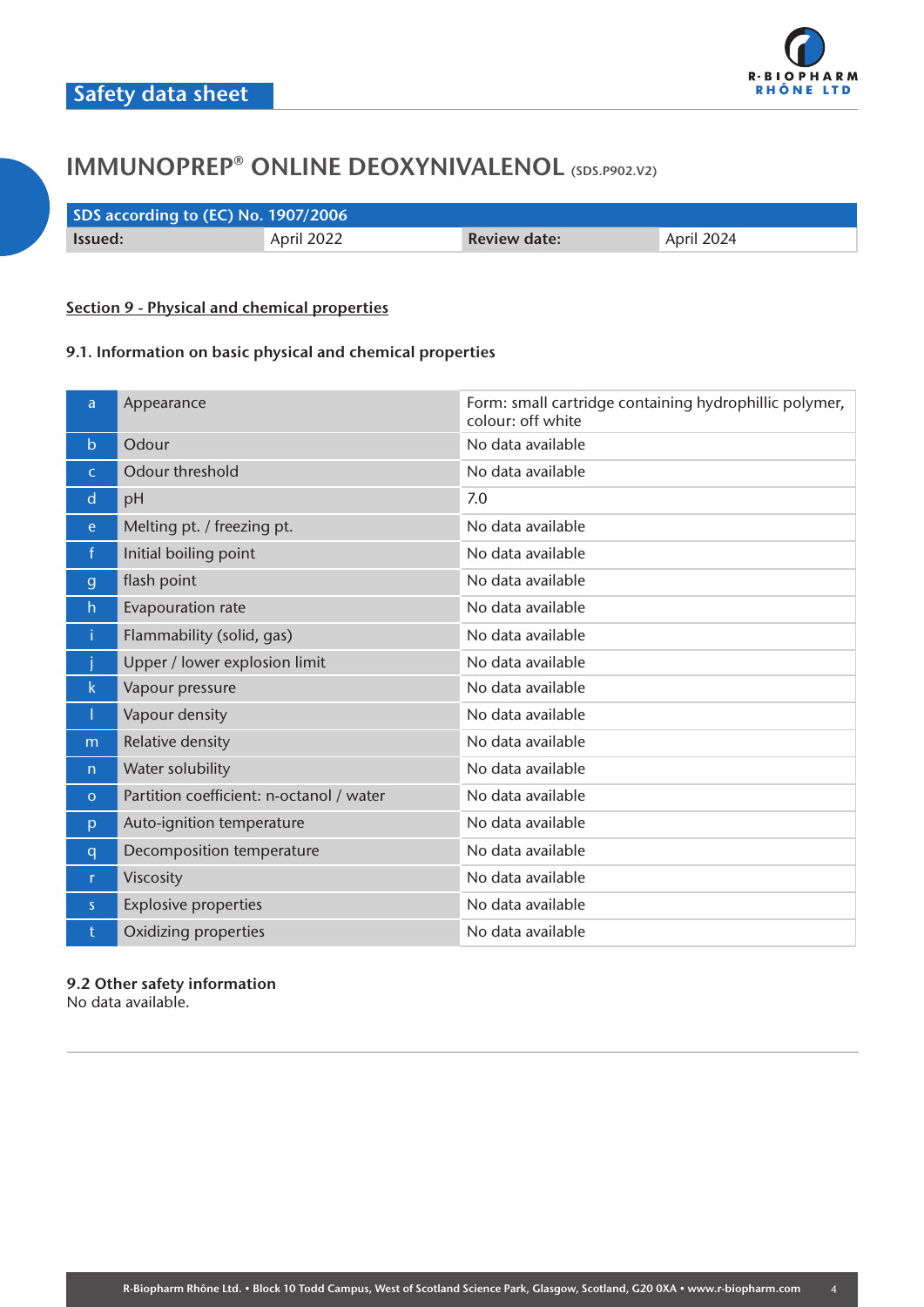

| SDS according to (EC) No. 1907/2006 |            |                     |            |
|-------------------------------------|------------|---------------------|------------|
| <b>Issued:</b>                      | April 2022 | <b>Review date:</b> | April 2024 |

# **Section 10 - Stability and reactivity**

**10.1 Reactivity** No data available.

**10.2. Chemical stability** Stable under recommended storage conditions.

# **10.3. Possibility of hazardous reactions** No data available.

### **10.4. Conditions to avoid** No data available.

**10.5. Incompatible materials** No data available.

**10.6. Hazardous decomposition products** No data available.

# **Section 11 - Toxicological information**

#### **11.1 Information on toxicological effects**

**Acute toxicity** No data available.

**Skin corrosion/irritation** No data available.

**Serious eye damage/irritation** No data available.

**Respiratory or skin sensitisation** No data available.

**Germ cell mutagenicity** No data available.

#### **Carcinogenicity**

IARC: No component present at levels greater than or equal to 0.1% is identified as probable, possible or confirmed carcinogenic by IARC.

**STOT – single/ repeated exposure** No data available.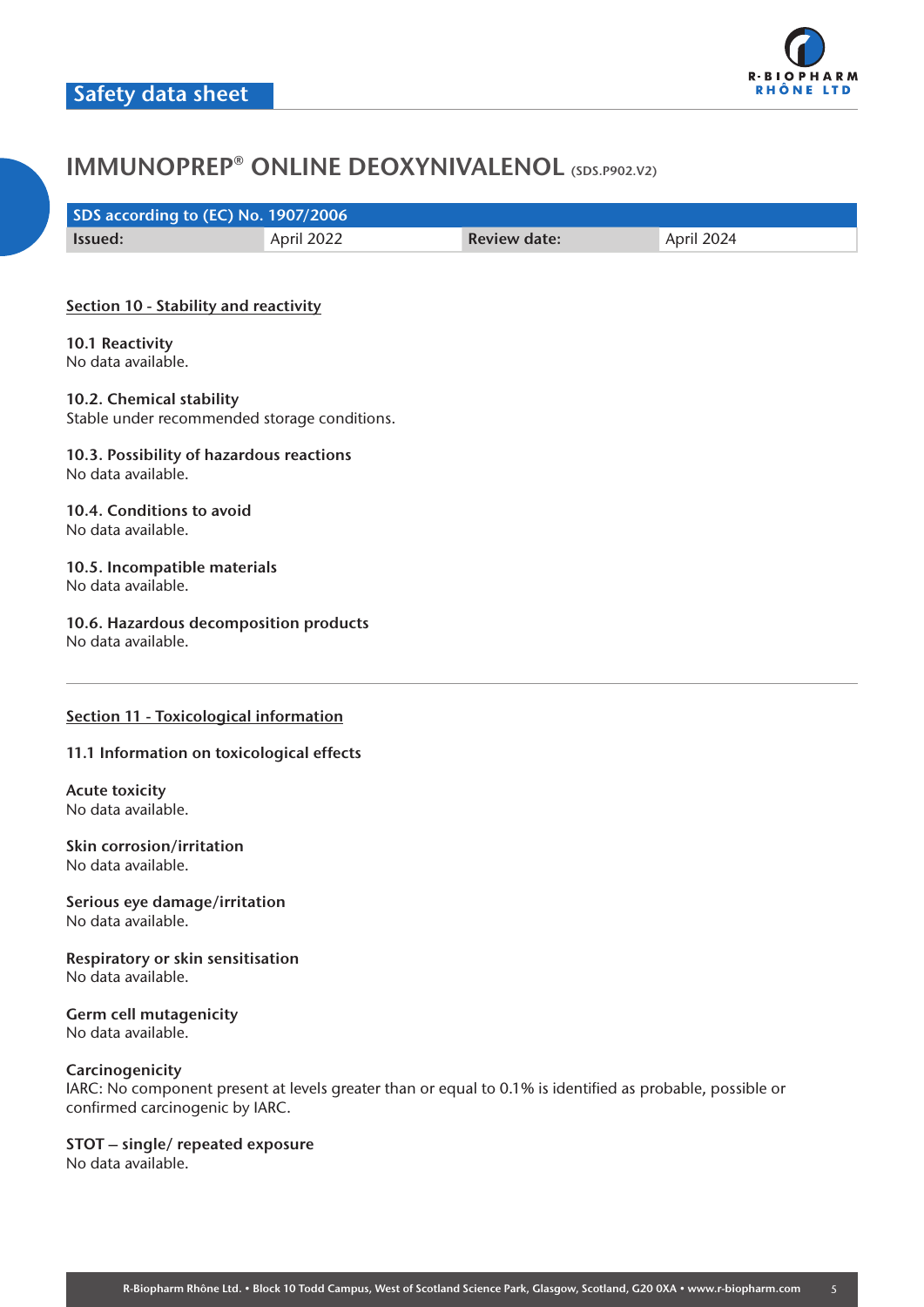

| SDS according to (EC) No. 1907/2006 |            |                     |            |
|-------------------------------------|------------|---------------------|------------|
| <b>Issued:</b>                      | April 2022 | <b>Review date:</b> | April 2024 |

**Reproductive toxicity** No data available.

**Specific target organ toxicity - single exposure** No data available.

**Specific target organ toxicity - repeated exposure** No data available.

**Aspiration hazard** No data available.

#### **Additional information** None.

# **Section 12 - Ecological information**

**12.1. Toxicity** No data available.

**12.2. Persistence and degradability** No data available.

**12.3. Bioaccumulative potential** No data available.

**12.4. Mobility in soil** No data available.

**12.5. Results of PBT and vPvB assessment** No data available as chemical safety assessment not required / conducted.

# **12.6. Other adverse effects**

No data available.

# **Section 13 - Disposal**

#### **13.1 Waste treatment methods**

After use treat as mycotoxin waste and treat accordingly (see IFU). Observe all local regulations for disposal.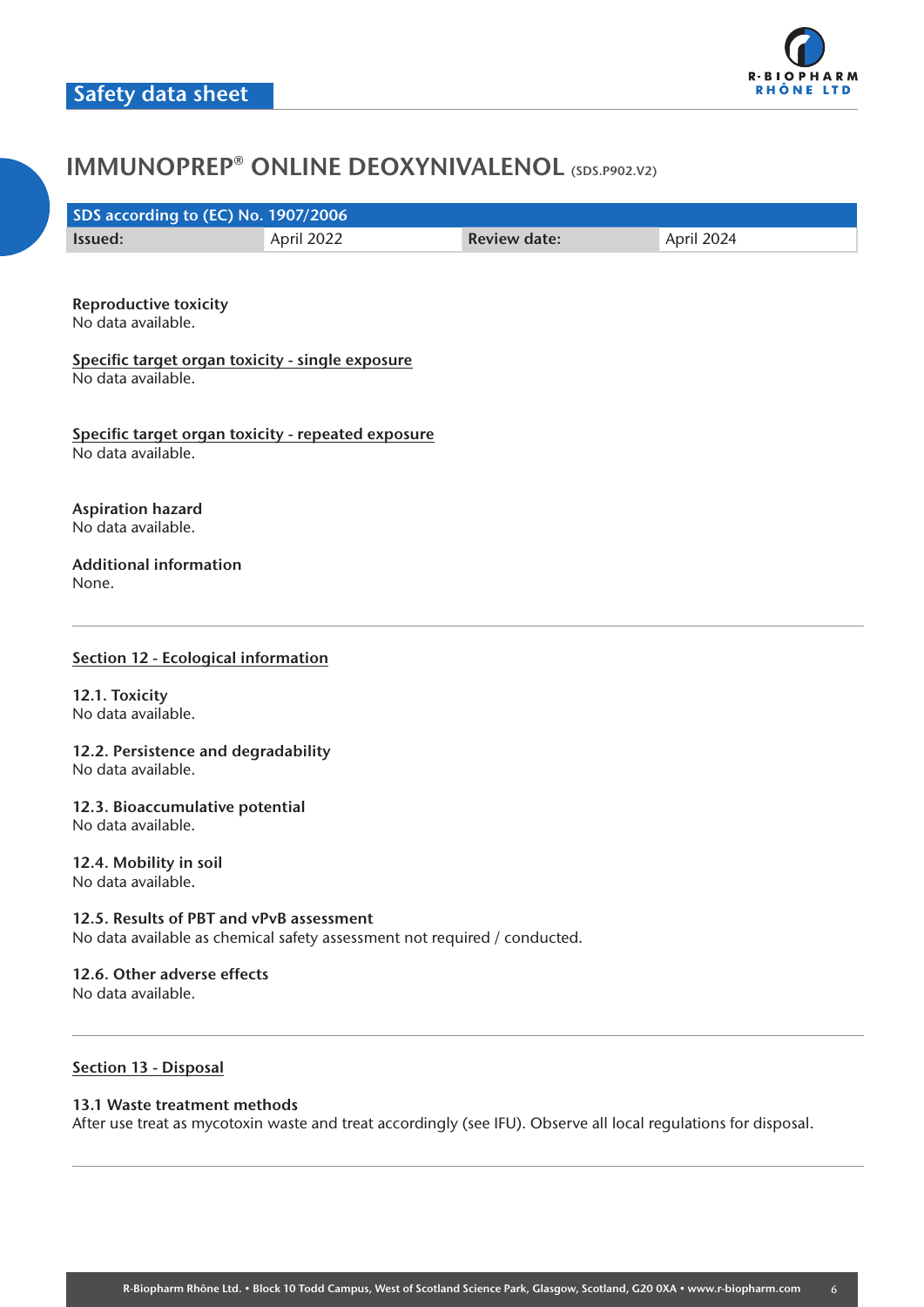

| SDS according to (EC) No. 1907/2006 |            |                     |            |
|-------------------------------------|------------|---------------------|------------|
| lssued:                             | April 2022 | <b>Review date:</b> | April 2024 |

# **SECTION 14: Transport information**

**14.1. UN number** Not applicable.

**14.2. UN proper shipping name** Not applicable.

**14.3. Transport hazard class(es)** Not applicable.

**14.4. Packaging group** Not applicable.

**14.5. Environmental hazards** Not applicable.

**14.6. Special precautions for user** Not applicable.

Note: this product is not regulated (i.e. non hazardous) for transportation.

#### **Section 15 - Regulatory Information**

This Safety Data Sheet was prepared in accordance with Regulation (EC) No. 1907/2006. This product is not subject to identification regulations under EU Directives.

**15.1 Safety, health and environmental regulations / legislation specific for the substance or mixture** No data available.

#### **15.2 Chemical Safety Assessment**

A chemical safety assessment has not been carried out for this product.